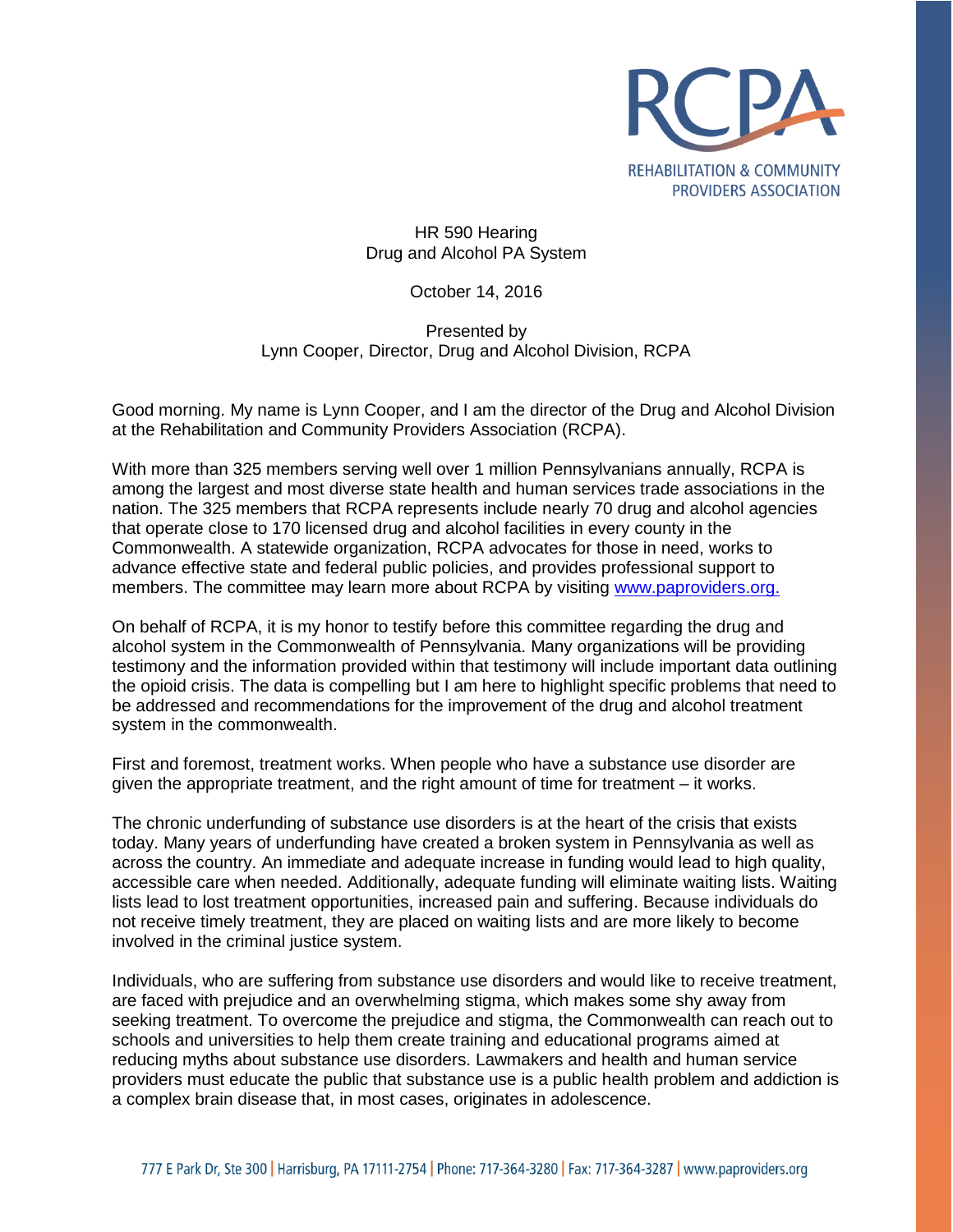In the Commonwealth of Pennsylvania, there is a lack of medication assisted treatment (MAT). MAT should be available to those who need it at every level and type of treatment. MAT has been one of the most studied treatment modalities, and the results are clear that utilizing medication combined with the clinically recommended level of care is critical in retaining patients in treatment and helping them establish and maintain recovery.

A large percentage of people not only have substance use disorders, but they also have a cooccurring mental health disorder(s). Typically, substance abuse and mental health disorders are treated separately (leading to compartmentalized treatment systems), which increases the individual's likelihood to fail rehabilitative treatment and in some instances make the drug addiction more acute. By administering standardized mental health screenings for people receiving substance use disorder treatment, it would allow health care providers to more accurately identify individuals in need and provide the services that would simultaneously address the substance use disorders and the mental health disorders.

We must be sure we are getting the right level of treatment to the person suffering from addiction. We need to continue to build upon what we know and develop comprehensive strategies based on research and what is known about addiction. We must assure that unbiased, appropriate assessments are made to assure the right level of care. Addiction treatment is not a cookie cutter approach. One size does not fit all.

In instances of overdoses, Narcan® is not being used uniformly throughout the Commonwealth. If the Commonwealth provided adequate funding for the use of Narcan® by all first responders, it would be a step in the right direction. First responders who have used Narcan® have saved many lives, but many first responders are still not using it due to the lack of funding or access. All first responders should be trained on the use of Narcan®, have access to it, and use it whenever appropriate. It is a fact: Narcan<sup>®</sup> saves lives.

By itself, Narcan® is not enough; an individual needs treatment after its use. Narcan® undoubtedly saves lives but follow-up treatment is critical. Once Narcan® is utilized and the individual is stabilized, emergency rooms and first responders need to have close ties with treatment providers to ensure appropriate referrals are made. The initial and early decisions after Narcan® has been administered are vital to an individual's success in fighting a substance abuse disorder.

An individual who has a substance use disorder needs treatment and counseling; however, they also need certified recovery specialist services. Certified recovery specialists are a powerful tool when coupled with an appropriate treatment program. More funding and support must be provided to increase certified recovery specialist services in the drug and alcohol system.

As stated previously, inadequate funding for the drug and alcohol system, stigma/prejudice of being a drug user, and lack of education regarding myths about substance use disorder are but a few of the obstacles individuals face when trying to obtain treatment. Some of the other issues that interfere with individuals acquiring services are as follows:

 Outdated regulations often get in the way of providing much needed services. An example is the current state confidentiality regulations (PA Code 255.5). These regulations are a significant barrier for providers, because the regulations limit the ability of providers to share the appropriate information with other health care service providers